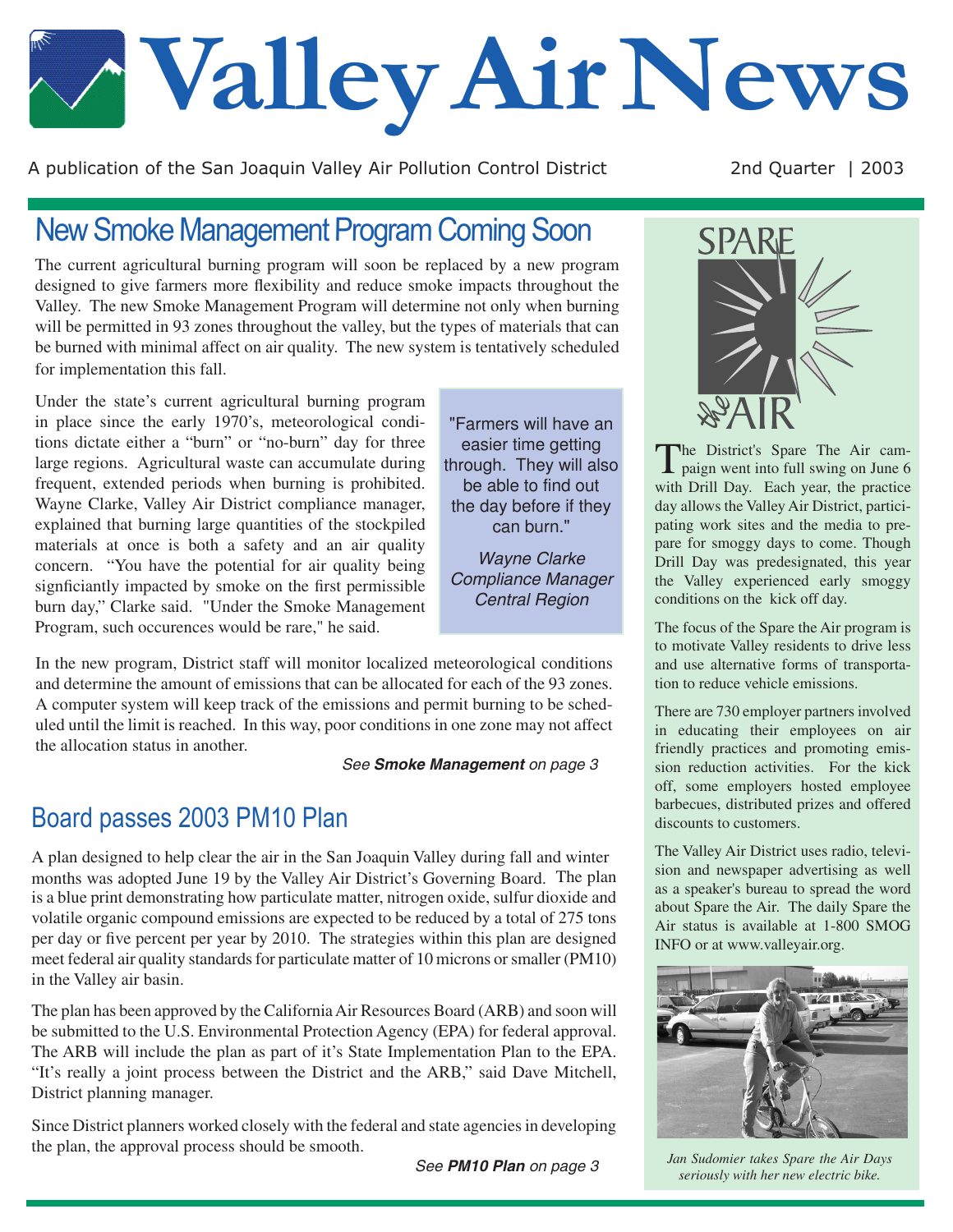## Board Meeting **Highlights**

For complete agendas and minutes, please visit the Valley Air District's web site at *www.valleyair.org.*

### **April**

• Proclaimed the month of May as "Clean Air Month."

• Adopted amendments to rule 4610 (Glass Coating Operations), delaying the compliance deadline by six months and allowing the affected company time to convert their mirror coating line to a powder coating process, virtually eliminating VOC emissions.

### **May**

• Directed staff to develop a policy statement to include sustainable incentives for rules under development, as advised by the Citizens Advisory Committee.

• Approved and authorized application for Carl Moyer Memorial Air Quality Standards Attainment Program funds.

#### **June**

• Approved and authorized the Chair to sign resolution establishing the District's 2003-04 budget.

• Approved 2003 PM10 Attainment Demonstration Plan.

#### **July**

• Approved amendments to Rule 4901, Wood Burning Fireplaces and Wood Burning Heaters.

#### **Meeting Schedule**

The next Governing Board meetings are scheduled for August 21 and September 18. Unless otherwise noted, all meetings are held at 9 a.m. in the **Central Region Office**, 1990 E. Gettysburg Ave., Fresno, [559] 230-6000.

Governing Board meetings are also held via video teleconference:

**Northern Region Office**, 4230 Kiernan Ave., #130, Modesto, [209] 557-6400 **Southern Region Office,** 2700 M St.,

## *Rally Through the Valley* **Fuel-cell vehicles put alternative to petroleum on public display**

A coalition of American, Japanese, German and Korean automakers showed the Valley an attractive alternative to petroleum power during a three-day rally in May.

May 14-16, the California Fuel Cell Parternship drove eight hydrogen fuelcell vehicles produced by DaimlerChrysler, Honda, Nissan, Ford, Hyundai, Toyota, GM and Volkswagon from Sacramento to Los Angeles, with stops at most major cities in the Valley. The Fuel Cell Partnership's goal is making these zero-emissions vehicles (ZEVs) available and affordable to the public within 12-25 years.

Stops in Stockton, Merced, Fresno and Bakersfield allowed the public to take a close look and ride in these cars. Some of the stops were also necessary for refueling as the vehicles still have a relatively short driving range: from 120 to 200 miles per tank, depending on the size of the vehicle and the fuel tank.

Hydrogen fuel, which can be obtained from fuels such as natural gas, methanol, or petroleum, and oxygen from the air electrochemically combine in the fuel cell to produce electricity. Heat and pure water vapor are the only by-products from the fuel cell's electrochemical reaction.

City and county officials joined interested residents at each Valley stop, who discovered that fuel-cell cars drive like traditional vehicles but are able to accelerate much faster. Most of those who came to see the vehicles said they were ready to buy them now, Some officials, including Merced City Councilman Jim Sanders, said they couldn't wait to have them in local fleets. "The sooner fuel-cell vehicles come to Merced the better," he said.

Last year, the Bush administration announced a concerted effort to encourage auto makers to develop the alternative technology as a clean, renewable energy source that would reduce or eliminate the country's dependence on foreign oil.



suite 275, Bakersfield, [661] 326-6900. *Those attending a Road Rally stop in Fresno check out the Honda FCX Hydrogen-powered fuel cell car.*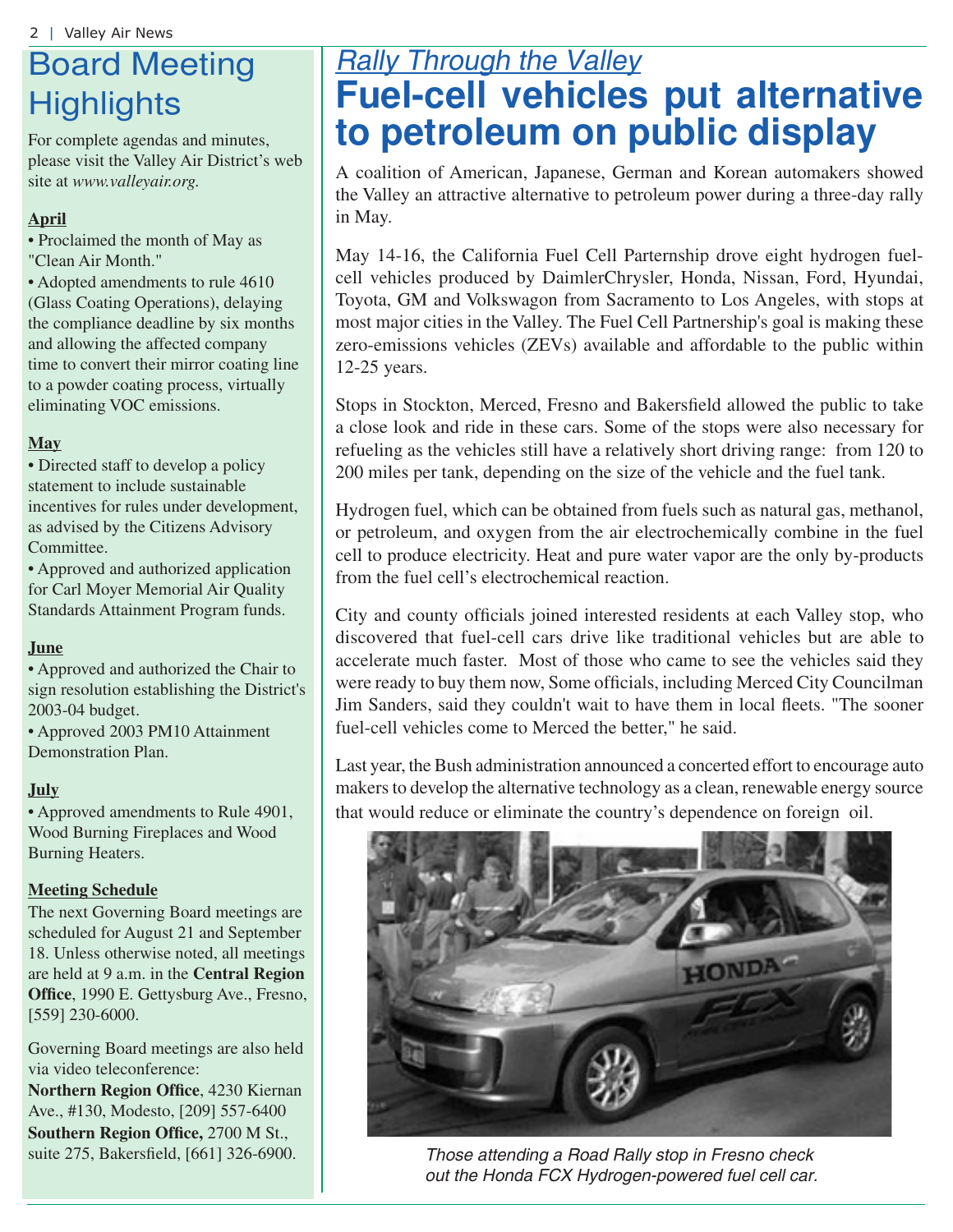#### $2$ nd Quarter  $2003$   $2003$

#### *Smoke Management continued from page 1*

Clarke said that the type of crop being burned will also be considered when determining allocations because different crops produce different levels of emissions. For example, almond prunings do not produce as much smoke as grain stubble.

It would be very difficult for media to communicate so many variables. Instead, farmers will be required to contact the District for burn authorization. They will have three options to expedite the approval process: speaking to District personnel by phone, using an automated voice response system or logging onto the District's website. "Farmers will have an easier time getting through. They will also be able to find out the day before if they can burn," Clarke said.

Using the District's website or the automated voice response system, permit holders can get approval for a burn as early as 8 p.m. the day before their scheduled burn. In the past, they have had to wait for approval in the morning of a permissible burn day. Additionally, growers will be able to place themselves on a waiting list for the next day an allocation is available if their request was rejected due to insufficient allocation. This will eliminate the need to call every day to try to get approval before the allocation is full. It is hoped the new system will give growers more flexibility and the District more control over emission levels in each ag burn zone that will minimize smoke impact for the public.

## Bakersfield takes stand for cleaner trains

A July 9 Bakersfield City Council resolution backs legislative efforts to bring clean-burning technology to Valley trains.

U.S. Senator Barbara Boxer (D-California) and state Senator Dean Florez (D-Shafter) seek a commitment from Union Pacific and Burlington Northern Sante Fe railroads to upgrade their technology on trains running through the Valley.

Both companies penned a similar memorandum of understanding with the South Coast Air Basin in 1998, after the EPA announced rules requiring all new or rebuilt locomotive engines as of Jan. 1, 2002 to run 23 percent cleaner than their predecessors. Those built or rebuilt as of Jan. 1, 2005 must run an additional 25 percent cleaner.

Since the locomotives have a long service life, many older, dirtier trains could still be running through the Valley long after 2005. An agreement from the railroads would bring the cleaner trains sooner.

The resolution also asks rail companies to reduce engine idling to no more than 30 minutes when stopped in Bakersfield.

## What is PM10 and why is it dangerous?

Airborne particulates can cause serious harm to human health in high concentrations. Particulate matter 10 microns and smaller, or PM10, includes nitrates, microscopic pieces of fly ash, tiny droplets of liquid, dust, smoke and soot.

These tiny particles evade the body's natural defenses and lodge deep in the lungs, where they can reduce lung function, trigger asthma flares and heart attacks, and exacerbate other lung conditions such as bronchitis.



mainly a fall and wintertime problem in the San Joaquin Valley.

The number of emergency trips to Valley hospitals is greatly increased due to heart and asthma attacks on days when particulate pollution reaches unhealthy levels.

#### *PM10 Plan continued from page 1*

The PM10 plan includes new rules and regulations on agricultural practices, fugitive dust, and wood-burning stoves and heaters.

Fugitive dust regulations as outlined in the plan will bring tighter controls on dust from construction, demolition, bulk materials handling, storage and unpaved roads. Farmers also will be required to control dust from harvesting, plowing, tilling, and chemical application.

A wood-burning rule included in the plan will prohibit the burning of wood in fireplaces or wood stoves on fall and winter days when air pollution levels are unhealthy. The restriction won't apply to natural gas fireplaces, homes that don't have access to natural gas or in which wood burning is the only source of heat, and areas above 3,000 feet.

The wood-burning rule also proposes to limit the number of wood-burning devices allowed in new homes, and to require old, dirty-burning devices be removed or retired prior to the sale or transfer of property.

Mitchell said that another very important strategy is the District's Heavy Duty Engine Incentive Program. "We're counting on reductions from all our incentive programs. The biggest one is for diesel engines." The District provides funding for the replacement of large engines for on and off-road use. According to Mitchell, the most significant of these programs replaces old diesel engines on irrigation pumps with newer, cleaner burning engines or electric motors.

The deadline to present the PM10 Plan to the U.S. Environmental Protection Agency (EPA) is August 28. The District expects that the EPA will file a "Finding of Completeness" for the plan well before that deadline, stopping a sanctions clock that would impose higher fees for all new and expanding businesses listed as major pollution sources in the Valley. Federal approval of the plan by February 28, 2004 also prevents the freezing of federal highway funds and the EPA from implementing its own plan to meet clean air standards.